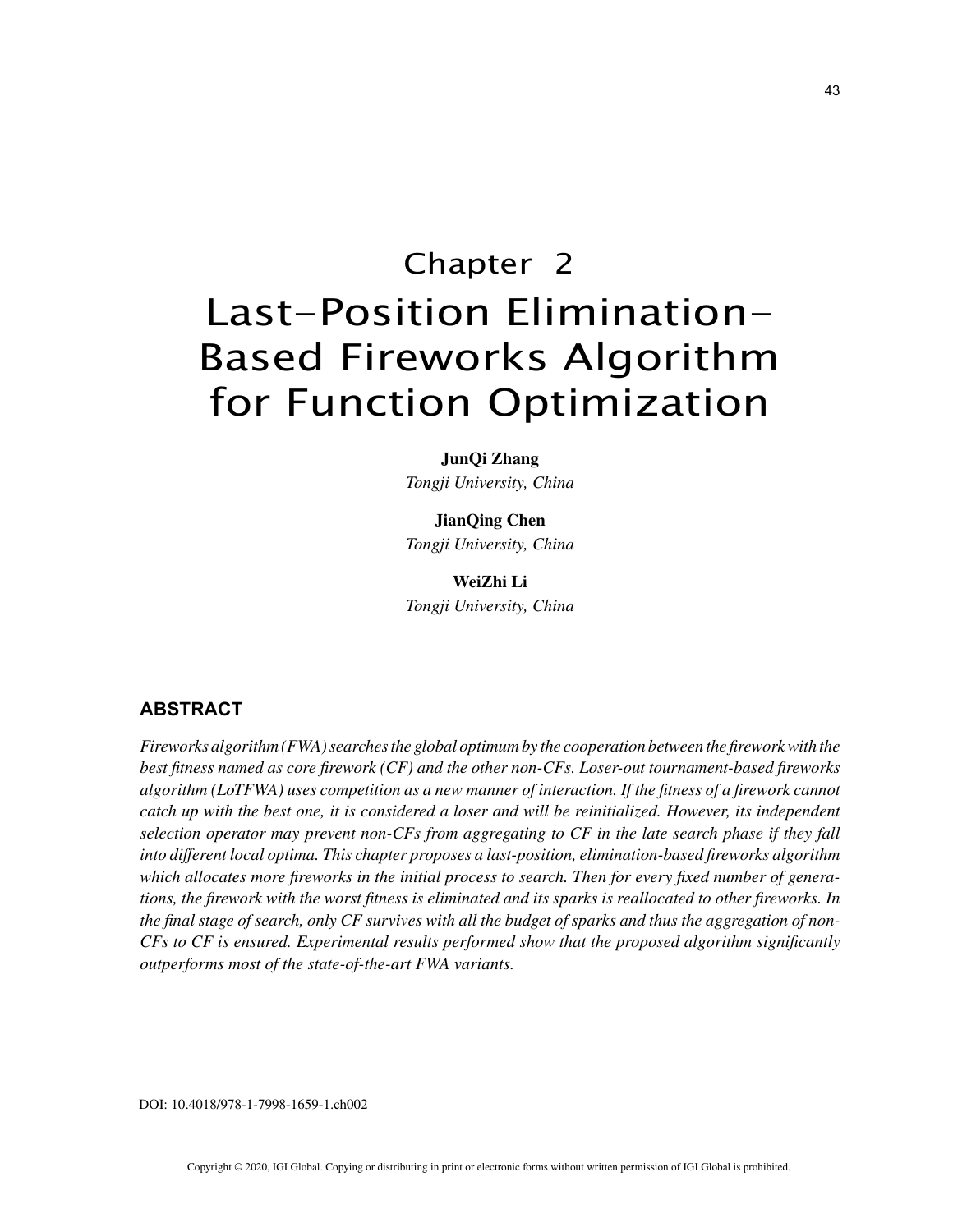# **INTRODUCTION**

Optimization problems play an important role in a scientific research field. In the past two decades, many stochastic and population-based optimization algorithms based on Swarm Intelligence (SI) (Dong & Zhou, 2016) (Gu, Yu & Hu, 2017) (Han et al., 2015) (Mareda, Gaudard & Romerio, 2017) were proposed. These algorithms have shown great success for solving optimization problems in many applications. Most of SI algorithms are inspired by some intelligent colony behaviors in nature like particle swarm optimization (PSO) (Eberhart, R., & Kennedy, J., 1995, October). Different from these algorithms, fireworks algorithm (FWA) proposed by Tan & Zhu (2010, June), as a rising SI optimization algorithm, is inspired by the explosion process of fireworks in the sky. In this algorithm, the explosion process of a firework can be considered as a search by the sparks in the local area around a specific point where the firework is set off. In order to balance exploration and exploitation, the better a firework's fitness is, the more sparks it generates and the smaller its explosion amplitude is, and vice versa. In recent years, many improved versions of FWA have been presented. Zheng, Janecek & Tan (2013, June) propose an enhanced fireworks algorithm (EFWA) with five modifications to FWA. Among these improvements, the selection operator is widely adopted. It employs an elitism-random selection method to select the candidate with the best fitness as a firework at first, and then chooses the rest randomly among all the individuals in current population. This operator decreases the time complexity while maintaining the performance similar to that of the original one. Based on the work of EFWA, Zheng, Janecek, Li & Tan (2014, July) propose the dynamic search fireworks algorithm (dynFWA). In it, the firework with best fitness in each generation is called core firework (CF) and others are called non-core fireworks (non-CFs). It uses a dynamic explosion amplitude for CF, while non-CFs use the same strategy as that in EFWA. Li, Zheng & Tan (2014, July) present an adaptive fireworks algorithm (AFWA) by using adaptive amplitude. In AFWA, explosion amplitude is calculated according to the already evaluated fitness of individuals adaptively. Li, Zheng & Tan (2016) propose a guided fireworks algorithm (GFWA) by introducing a novel guiding spark to improve FWA performance. Its idea is to use the objective function information acquired by explosion sparks to construct a guiding vector with a promising direction and adaptive length, and to generate an elite solution called a guiding spark by adding the guiding vector to the position of each firework.

Although many FWA variants are developed from EFWA, its dependent selection operator makes CF absorb non-CFs into its search range quickly and may result in premature convergence. To overcome this limitation, Zheng, Li, Janecek & Tan (2017) propose a cooperative framework for fireworks algorithm (CoFFWA) which can greatly enhance the exploitation ability of non-CFs by using an independent selection operator and increase the exploration capacity by a crowdness-avoiding cooperative strategy among the fireworks. Li & Tan (2017) propose a loser-out tournament-based fireworks algorithm (LoTFWA) which also utilizes an independent selection operator to select fireworks for the next generation. In LoT-FWA, fireworks compete with each other and the losers will be forced to restart from a new location. The competitive mechanism is based on the anticipation of fireworks' fitness. If the fitness of a firework cannot catch up with the best one with its current progress rate, then this firework is considered a loser and will be reinitialized to avoid wasting resources on searching unpromising areas.

From aforementioned algorithms, LoTFWA is a novel variant characterized by using competition as a new manner of interaction. Benefit from this mechanism, LoTFWA achieves better performance than other fireworks algorithms. However, its independent selection operator may prevent non-CFs from aggregating to CF in the late evolutionary stage. This chapter proposes a novel Last-position Elimination